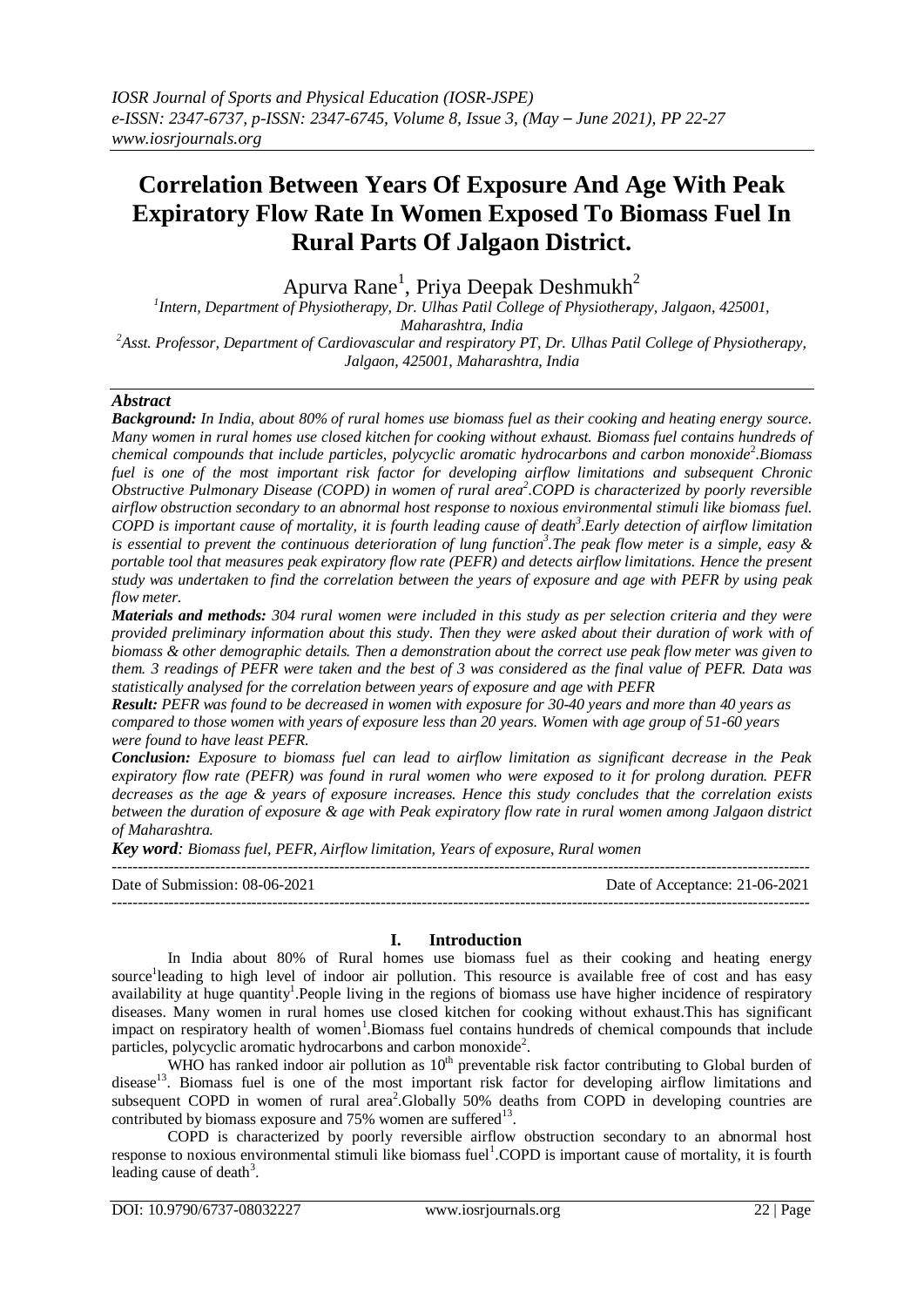Early detection of airflow limitation is essential to prevent the continuous deterioration of lung function<sup>3</sup>. The peak flow meter is a simple, easy  $\&$  portable tool that measures peak expiratory flow rate (PEFR) and detects airflow limitations as it has good sensitivity and specificity<sup>8</sup>. Hence the present study needed to be carried out to find the correlation between years of exposure and age with PEFR in rural women by using peak flow meter.

### **II. Material and Methods**

After obtaining the ethical clearance from the institutional ethical committee, 304 rural women of Jalgaon district of Maharashtra, aged more than 35 years and using biomass fuel for more than 10 years were included in this study.

**Study Design**: Observational

**Method of sampling**: Convenient sampling

**Study place**: women from the different rural parts of Jalgaon district

**Study duration**: 6 months

**Materials required**: Pen, Paper, Peak flow meter, gloves, mask, sanitizer

**Selection and selection method**:

**Inclusion criteria:**

- 1. Rural women with age >35 years.
- 2. Rural women using biomass for  $> 10$  years

# **Exclusion Criteria**:

# Subjects with

- 1. Previous history of thoracic surgery
- 2. Previous medical history of any respiratory disorder
- 3. Previous history of cardiovascular disease

#### **Procedure methodology:**

All the Subjects were provided the preliminary information about this study. Peak flow meter was used to measure the PEFR. Standard instructions were given to perform forced expiration through peak flow meter as per the guidelines of American Thoracic society. Then they were asked to sit in upright position. Later they were asked to hold the peak flow meter horizontally into the mouth through the mouthpiece closing the lips around it. The marker of peak flow meter was set at the bottom line. After a deep inspiration, they were asked to exhale as hard as possible in a single & forceful blow through the peak flow meter. The same procedure was repeated 3 times & the best of the them was considered as the final value of PEFR. The mouthpiece of peak flow meter was sanitized after every use of peak flow meter. Then data was collected and statistical analysis was done.

#### **Statistical analysis:**

Data was analyzed using one-way ANOVA to find statistical difference among the means of two or more groups

| <b>Table no.:</b> 1 Age wise distribution of population. |                 |            |  |
|----------------------------------------------------------|-----------------|------------|--|
| Age groups                                               | No. of subjects | Percentage |  |
| 35-40                                                    | 68              | 22.37      |  |
| 41-50                                                    | 103             | 33.88      |  |
| 51-60                                                    | 106             | 34.87      |  |
| 60-65                                                    |                 | 8.88       |  |

**III. Result**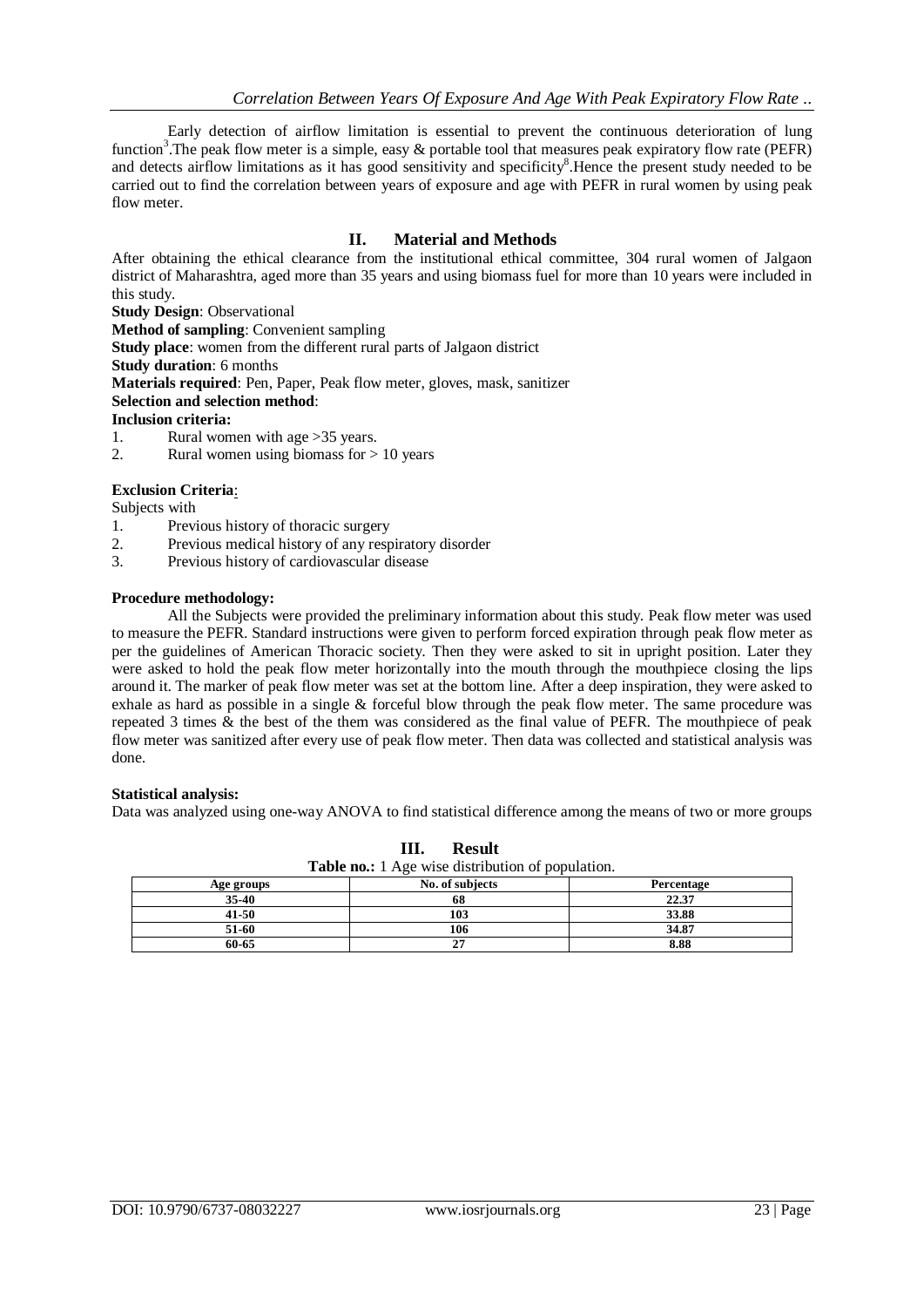

**Interpretation:** Out of total no. of population, 68 (22.37%) subjects were below 40 years of age, 103(33.88%) subjects were from age group of 41-50 years, 106(34.87%) subjects were from age group of 51-60 years, and 27 (8.88%) subjects were above 60 years of age.

| Table no. 2: Distribution of Population According ToDuration Of Years Of Exposure To Biomass |  |
|----------------------------------------------------------------------------------------------|--|
|----------------------------------------------------------------------------------------------|--|

| Years of exposure | No. of subjects | Percentage |
|-------------------|-----------------|------------|
| $10-20$           | 75              | 24.67      |
| $21 - 30$         | 101             | 33.22      |
| $31-40$           | 101             | 33.22      |
| above 40          | 27              | 8.88       |

# **Graph no. 1:** Distribution of Population According to Duration Of Years Of Exposure To Biomass



**Interpretation:** Out of total no. of population, 75 (24.67%) subjects were exposed to biomass fuel for 10-20 years, 101(33.22%) subjects were exposed to biomass fuel for 20-30 years, 101(33.22%) subjects were exposed to biomass fuel for 31-40 years and 27(8.88%) subjects were exposed to biomass fuel for more than 40 years

|  | Table no. 3: Comparison of PEFR with age |
|--|------------------------------------------|
|--|------------------------------------------|

| Age Groups | PEFR   |       | F value | P value | significance |
|------------|--------|-------|---------|---------|--------------|
|            | Mean   | SD    |         |         |              |
| $35-40$    | 192.2  | 25.16 |         |         |              |
| $41-50$    | 172.43 | 21.68 | 50.64   | 0.000   | significant  |
| 51-60      | 149.67 | 26.17 |         |         |              |
| 61-65      | 150.37 | 15.99 |         |         |              |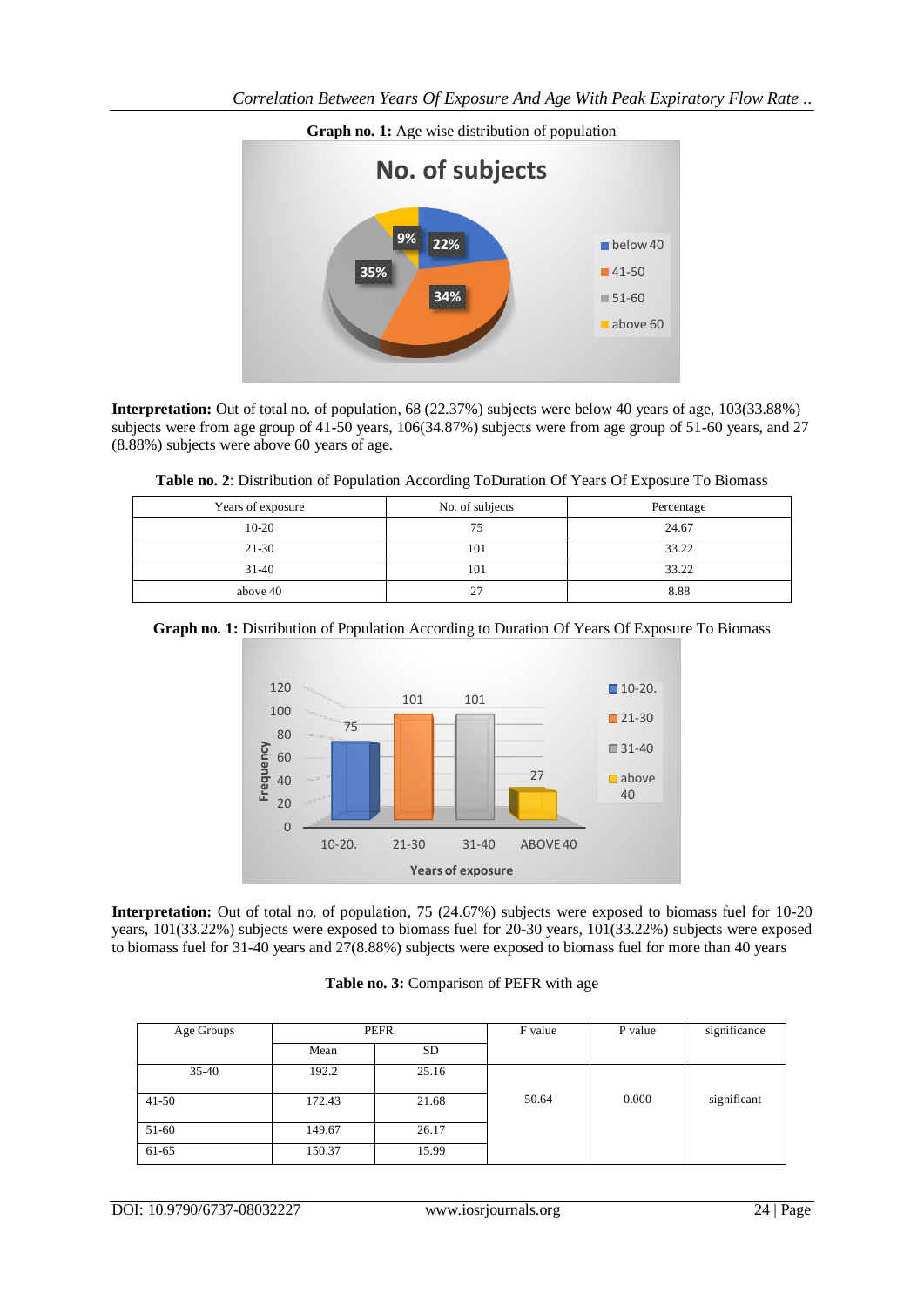

**Interpretation:** Subjects with age group of 51-60 years were found to have least mean PEFR as compared to other age groups

| Years of exposure | PEFR   |           | F value | P value | Significance |
|-------------------|--------|-----------|---------|---------|--------------|
|                   | Mean   | <b>SD</b> |         |         |              |
| $10-20$           | 190.67 | 25.76     |         |         |              |
| $21 - 30$         | 167.08 | 25.95     | 39.48   | 0.000   | significant  |
| $31-40$           | 156.14 | 23.47     |         |         |              |
| Above 40          | 141.11 | 20.44     |         |         |              |

**Table No. 4:** Comparison of PEFR With Years of Exposure





**Interpretation:** The graph shows least mean PEFR in women who were exposed to biomass for more than 40 years.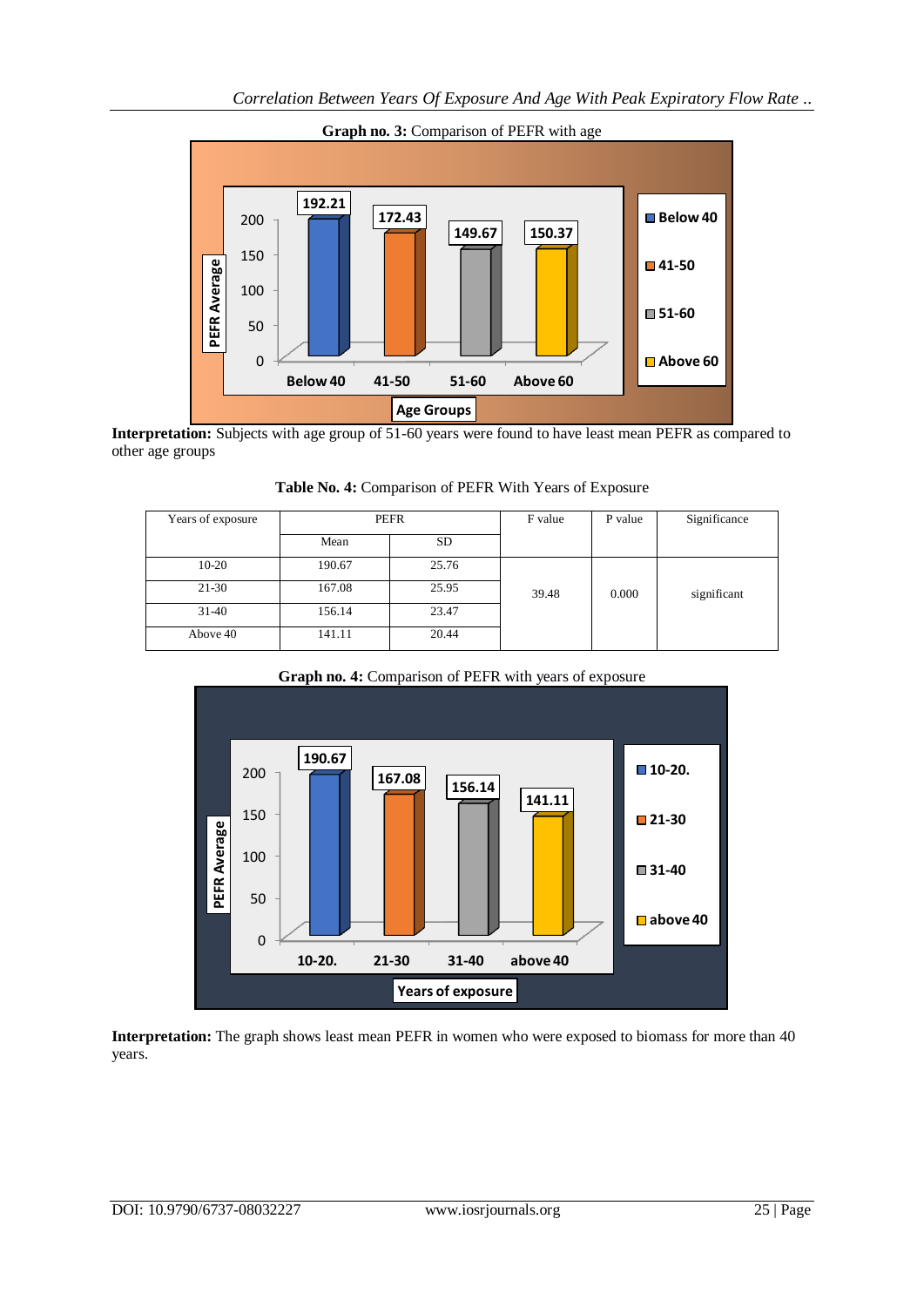| Table No.5: Correlation of PEFR With Age |         |  |
|------------------------------------------|---------|--|
| Age with PEFR                            |         |  |
| Correlation                              | $-0.59$ |  |
| P value                                  | 0.000   |  |



**Interpretation:** -The above graph shows negative correlation between PEFR & age. PEFR was found to be reduced with increasing age.

**Table no.6:** Correlation of PEFR With Years Of Exposure

| Years of Exposure with PEFR |         |  |
|-----------------------------|---------|--|
| Correlation                 | $-0.55$ |  |
| P value                     | 0.000   |  |

**Graph no. 6**: Correlation of PEFR with years of exposure



**Interpretation: -**The above graph shows negative correlation between PEFR and years of exposure. PEFR was found to be reduced with increasing years of exposure.

#### **IV. Discussion**

The present study shows that the correlation between years of exposure and age with PEFR is significant by using peak flow meter. A study done byYogesh T. Thorat et al showed that peak flow meter with a cut-off value of Peak expiratory flow (PEF) <80% predicted had good sensitivity of 91% -75% and 75% of specificity<sup>4</sup>. A study also reported 83-84% sensitivity of peak flow meter to detect airflow limitations by measuring PEFR<sup>4</sup>.

Table no.3 shows comparison of mean PEFR with 4 different age groups. Subjects with age group of 51-60 years were found to have least mean PEFR as compared to other age groups. According to the study done